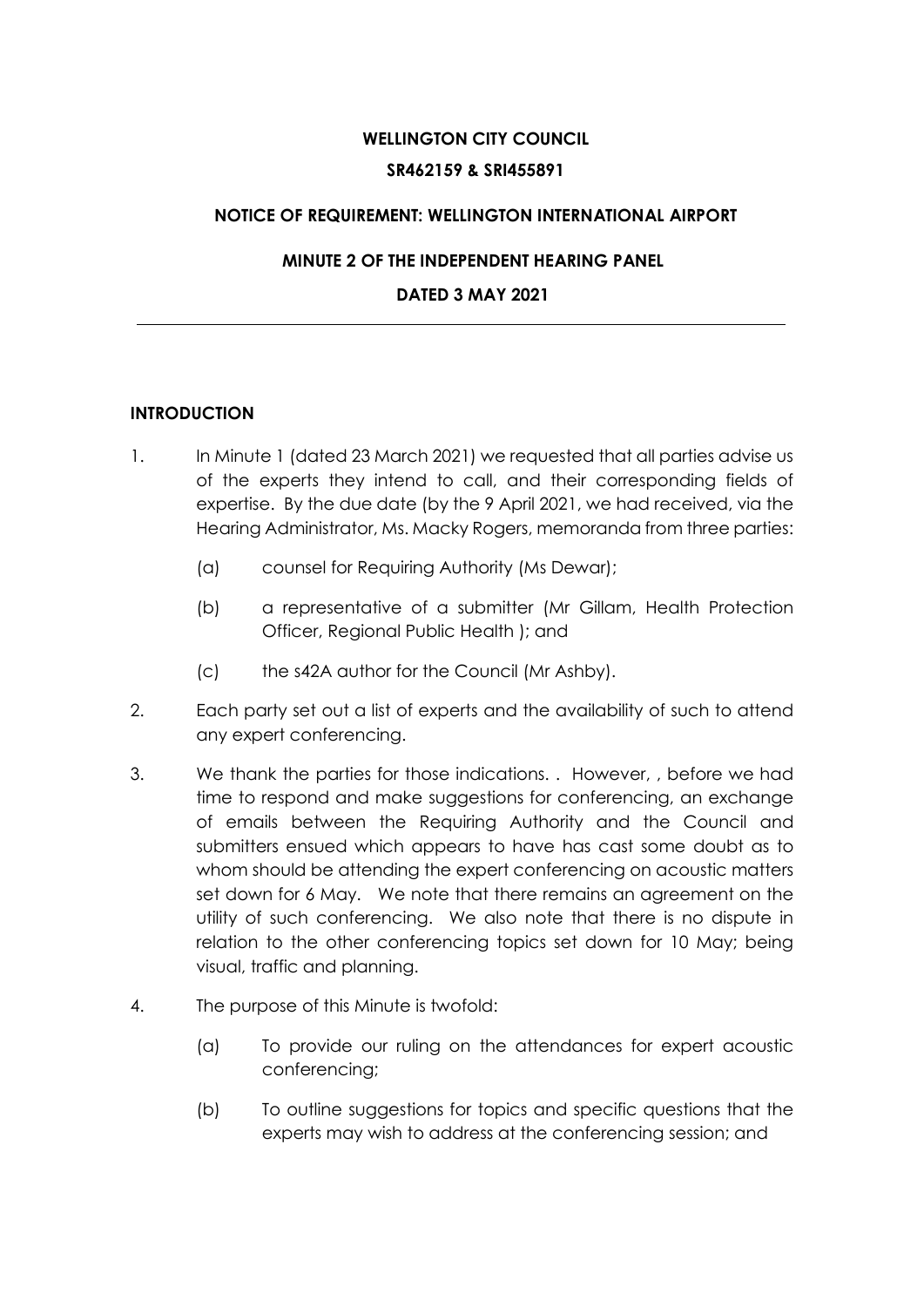- (c) To record details of agreements reached between various submitters and the Requiring Authority and to advise of opportunities by which the submitters can still participate.
- 5. We now address these matters in turn.

## **EXPERT ACOUSTIC CONFERENCING**

6. On the issue of acoustic conferencing, the following personnel were nominated by their respective organisations:

#### Requiring Authority:

• Laurel Smith – Acoustics Consultant with Marshall Day

#### WCC as S42A author:

- Matthew Borich (Council Noise Officer)
- Lindsay Hannah (Council Noise Officer)

#### Regional Public Health as submitter:

- Dr Stephen Chiles (Acoustics/Environmental Noise Consultant)
- Dr Stephen Palmer (Medical Officer of Health, Public Health Medicine)
- 7. For the Requiring Authority, Ms Dewar took issue with the eligibility of Dr Palmer for expert acoustic conferencing. She noted that:

Dr Palmer is an employee of Regional Public Health as a Medical Officer of Health. As such he is also an advocate not an independent expert and it is not appropriate for him to be present at a noise expert conference.

8. In response, and in order assist the Panel as to his potential role, Dr Palmer outlined his expertise and experience as follows:

> I will be there as Medical Officer of Health, so I am a medical specialist in public health medicine. For the last three decades I have worked in Environmental Health including risk analysis and management, and risk communication. This knowledge and expertise is often absent in technical conversations.

9. He added that:

I hope to bring a people orientated health/medical perspective. I will try to offer a balancing out of the technical noise science.

10. For the record, we note that the Council took a neutral stance on the attendance or otherwise of Dr Palmer at the acoustic conferencing.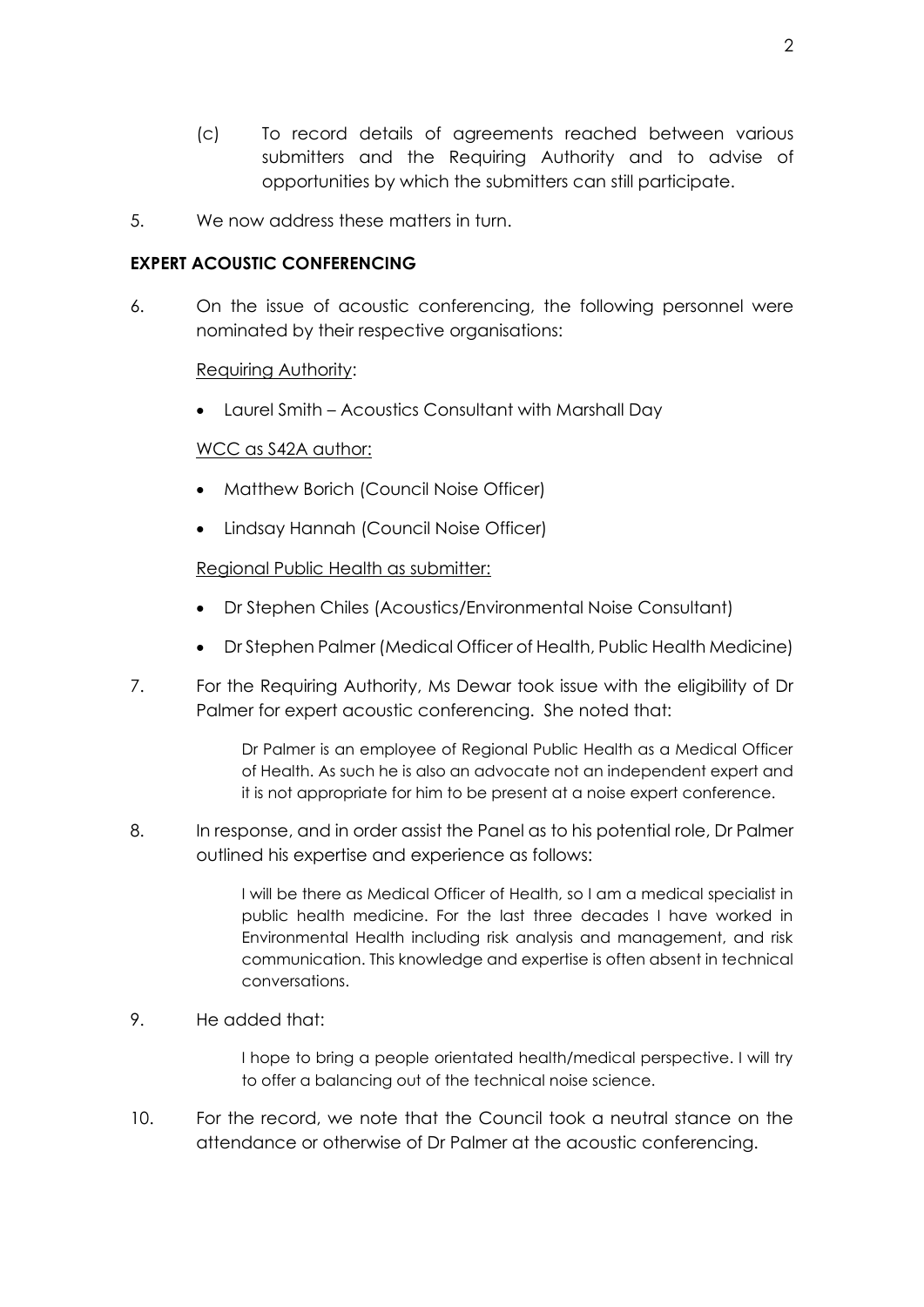11. In considering this matter we have been mindful of the purpose of expert conferencing and the roles and duties of expert witnesses as set out in the Code of Conduct for Expert Witnesses in Part 7 of the [Environment](https://www.environmentcourt.govt.nz/assets/Documents/Publications/2014-ENVC-practice-notes.pdf)  [Court's Practice Note](https://www.environmentcourt.govt.nz/assets/Documents/Publications/2014-ENVC-practice-notes.pdf). In particular, we note the following:

7.2 Duty to the Court

…

(b) An expert witness is not, and must not behave as, an advocate for the party who engages the witness. Expert witnesses must declare any relationship with the parties calling them or any interest they may have in the outcome of the proceeding.

- 12. On the above basis we have reservations as to the efficacy of Dr Palmer attending the noise conferencing as a health expert supporting Dr Chiles. We are of the view that on principle only expert advisors should be in attendance and that as an employee for Regional Public Health, Dr Palmer is by default the submitter and not attending as an independent expert. In this regard we note (and as will be obvious from our suggested questions for the experts) that the clear and strict focus of the conferencing will be on technical acoustic matters such as noise modeling methodology, reliability of predictions, and acoustic attenuation – all matters for experienced acousticians. The conferencing is not about Public Health matters per se. It is also not about "*balancing out of the technical noise science with Public health"* – That is a matter for evidence and submissions at the hearing.
- 13. For the above reasons, it is our direction that the expert conferencing on the acoustic topic shall not include Dr Palmer.
- 14. Whilst we understand that this may be disappointing for Dr Palmer and Regional Public Health, we would add that there is every opportunity for Dr Palmer to "*bring a people orientated health/medical perspective"* during the hearing. To this extent, we note that the expert evidence for all submitters is due on 12 May which is approximately a week after the expert conferencing. We would hope to have a Joint Witness Statement from the parties on the matters of agreement and disagreement by the end of this week (7 May) or Monday at the latest (10 May). That should provide Dr Palmer ample opportunity to familiarise himself with the technical matters recorded in the JWS and use that to inform his evidence on public health issues arising.
- 15. On the above basis, it is still our preference that expert acoustic conferencing between the Requiring Authority, Submitter and the Council is undertaken and it occurs in accordance with the Code of Conduct for Expert Witnesses as noted above.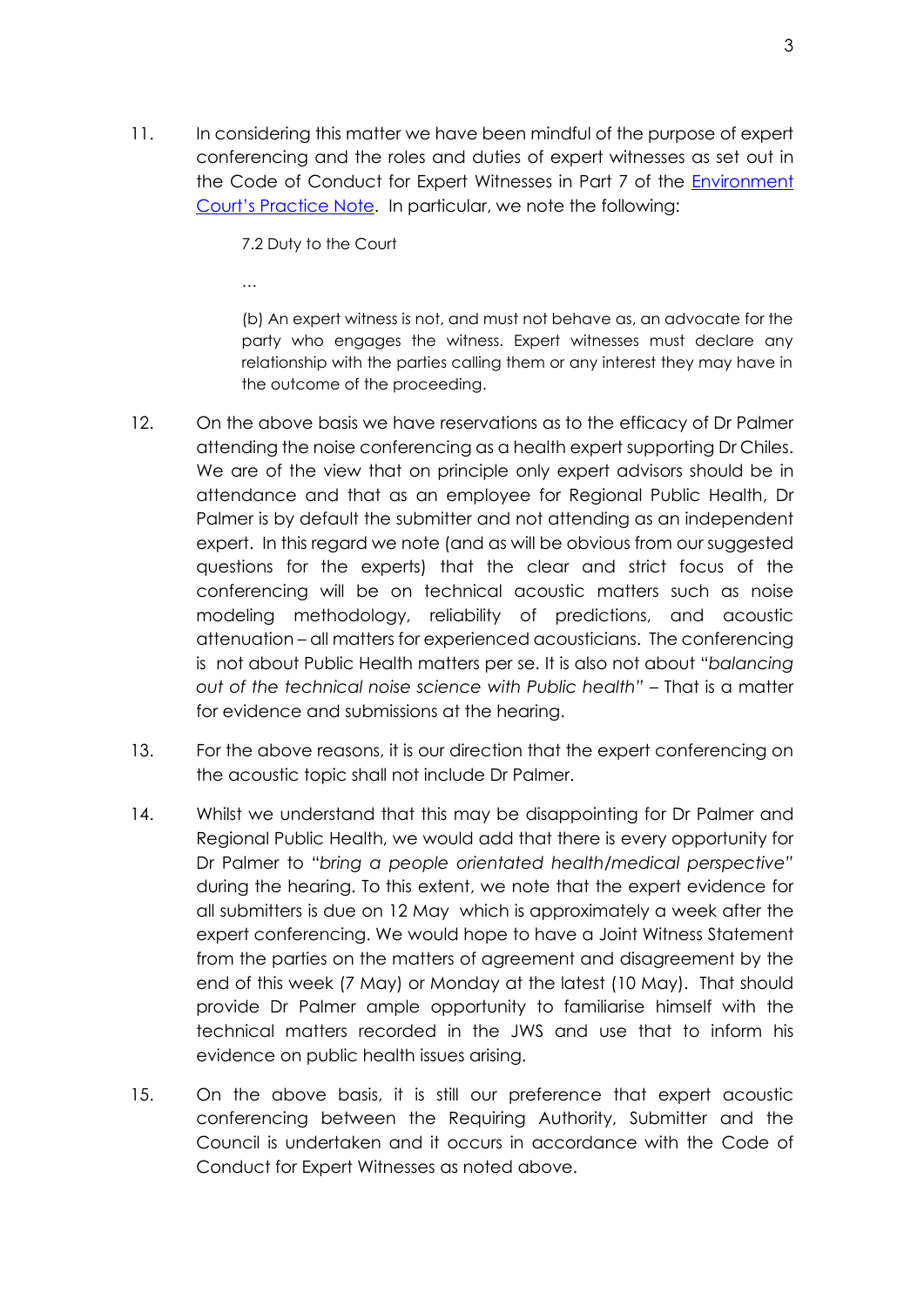- 16. Ultimately it is our hope that the resultant JWS will identify key matters of agreement and disagreement, which will hopefully assist our understanding of the key acoustic issues in contention and reduce unnecessary duplication in evidence which in turn, should make for a more efficient hearing process overall.
- 17. To be clear, this is not to undermine the importance of the participation witnesses, such as Dr Palmer, for any party; however, we expect that it would be more productive to hear from those no-acoustic experts in evidence and at the hearing than in conferencing involving no peer being called by other parties.

## **ACOUSTIC CONFERENCING TOPICS**

- 18. Finally, and in an endeavour to assist the acoustic experts participate in conferencing, we have formulated a series of questions (**attached** to this minute as **Appendix A**) and upon which we would appreciate discussion and feedback on. Participants in conferencing are by no means limited to these questions and participants are best placed themselves to determine what additional questions should be posed.
- 19. For the above reasons, we make no futher requests other than to ask whatever conferencing is undertaken is recorded in the form of a Joint Witness Statement and that this is sent to Ms Rogers at the earliest possible time following the completion of conferencing.

## **RECENT DEVELOPMENTS**

- 20. Over the last few weeks we have ben advised of various outcomes resulting from liaison between the Requiring Authority and certain submitters. We wish to take a moment to record this here and then to outline the opportunities for future involvement of those submitters in the process.
- 21. We have been advised of the following:
	- (a) Agreement has ben reached between the Requiring Authority and Heritage NZ in respect to conditions and in particular conditions pertaining to archaeological matters.
	- (b) Agreement has been reached between the Requiring Authority and Airways Corporation of NZ for certain conditions to be added to the NoRs which resolves the concerns of the submitter.
	- (c) The submission from Generation Zero (Submission 101) was missed in the Combined Submission PDF. However, it is agreed that the submission was lodged correctly and is now included in the final submission count and in the Submission Table.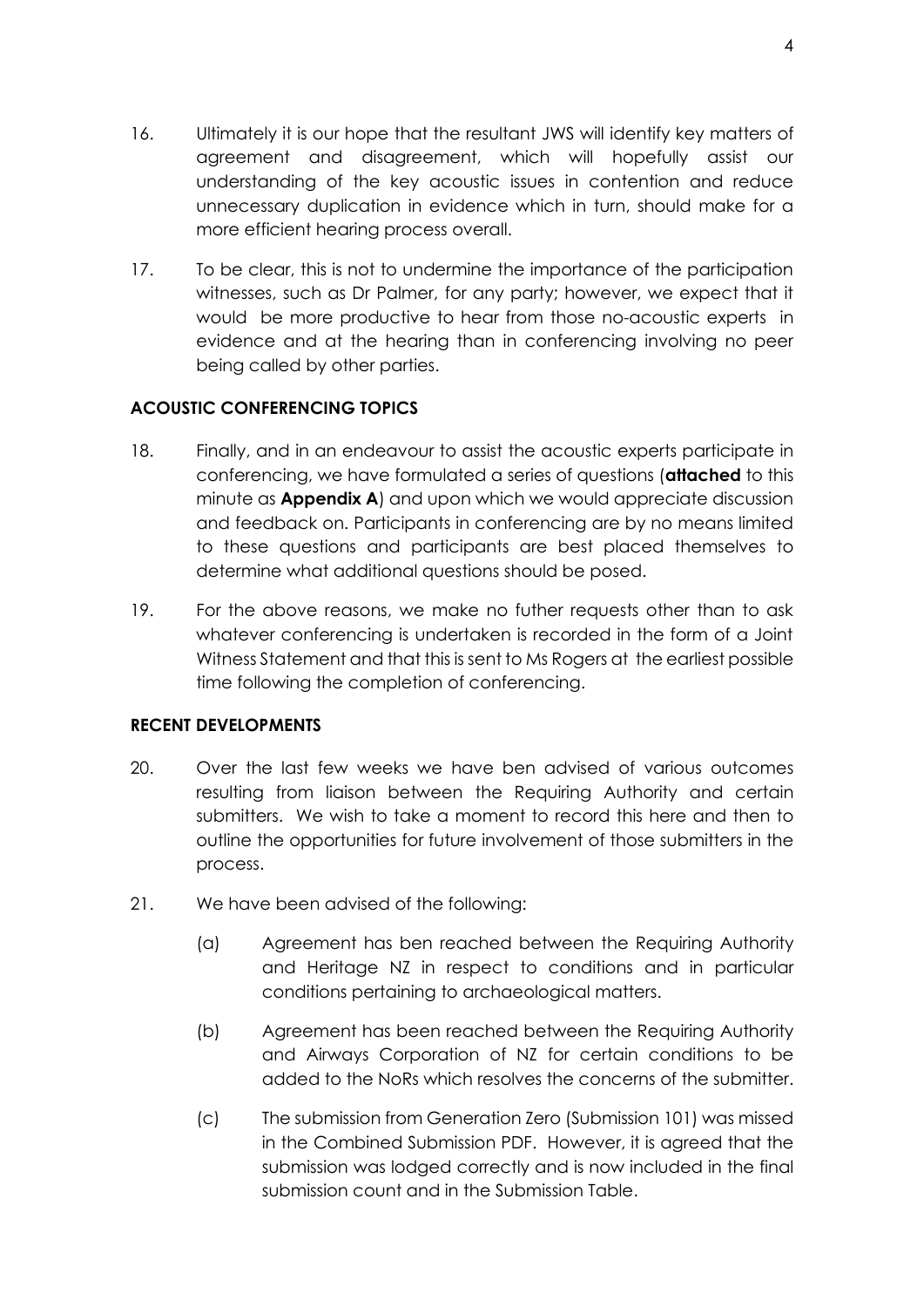- (d) Waka Kotahi have advised the requiring Authority that they are satisfied that the potential construction effects of the East Area expansion can be appropriately managed by the inclusion of a new clause in proposed condition 8 dealing with a ECMP. Waka Kotahi have confirmed this relief resolves the issues raised in their submission and they do not require further involvement in the NoR process.
- (e) Regional Public Health have confirming they are removing item 13 from their submission for the East Side Area dealing with airborne contaminants. This has been passed to the Requiring Authority and the WCC s42A author.
- (f) Agreement has been reached between the Requiring Authority and Powerco over a new condition. The condition proposed addresses all of the matters outlined in Powerco's submission and Powerco have advised that it withdraws its submission on that basis.
- 22. Notwithstanding the above agreements, some submitters have enquired as to how they can keep in touch with the process in the lead up to the hearing and in the hearing itself. As no submissions have been formally withdrawn per se, all submitters will be informed of all aspects of the upcoming process including:
	- (a) the receipt of submitters evidence (due 5 May);
	- (b) JWSs for the acoustic, visual, traffic and planning conferencing (due between 7 May and 12 May);
	- (c) Evidence form all participating submitters calling expert evidence (due 12 May).
- 23. There is an opportunity for the Requiring Authority and relevant submitters to comment by way of evidence (for the Requiring Authority) or tabled statement by any submitter who no longer wishes to be specifically heard on their submission as to the specific wording of proposed conditions relevant to the agreements they have reached with the Requiring Authority. This may as be a simple as the relevant submitters confirming proposed wording of conditions in the S42A report or by suggesting revisions to such wording. We leave this matter with the relevant submitters and the Requiring Authority as to how this is best achieved. We note that the tabling of an agreed set of draft conditions at the commencement of the hearing may be one method.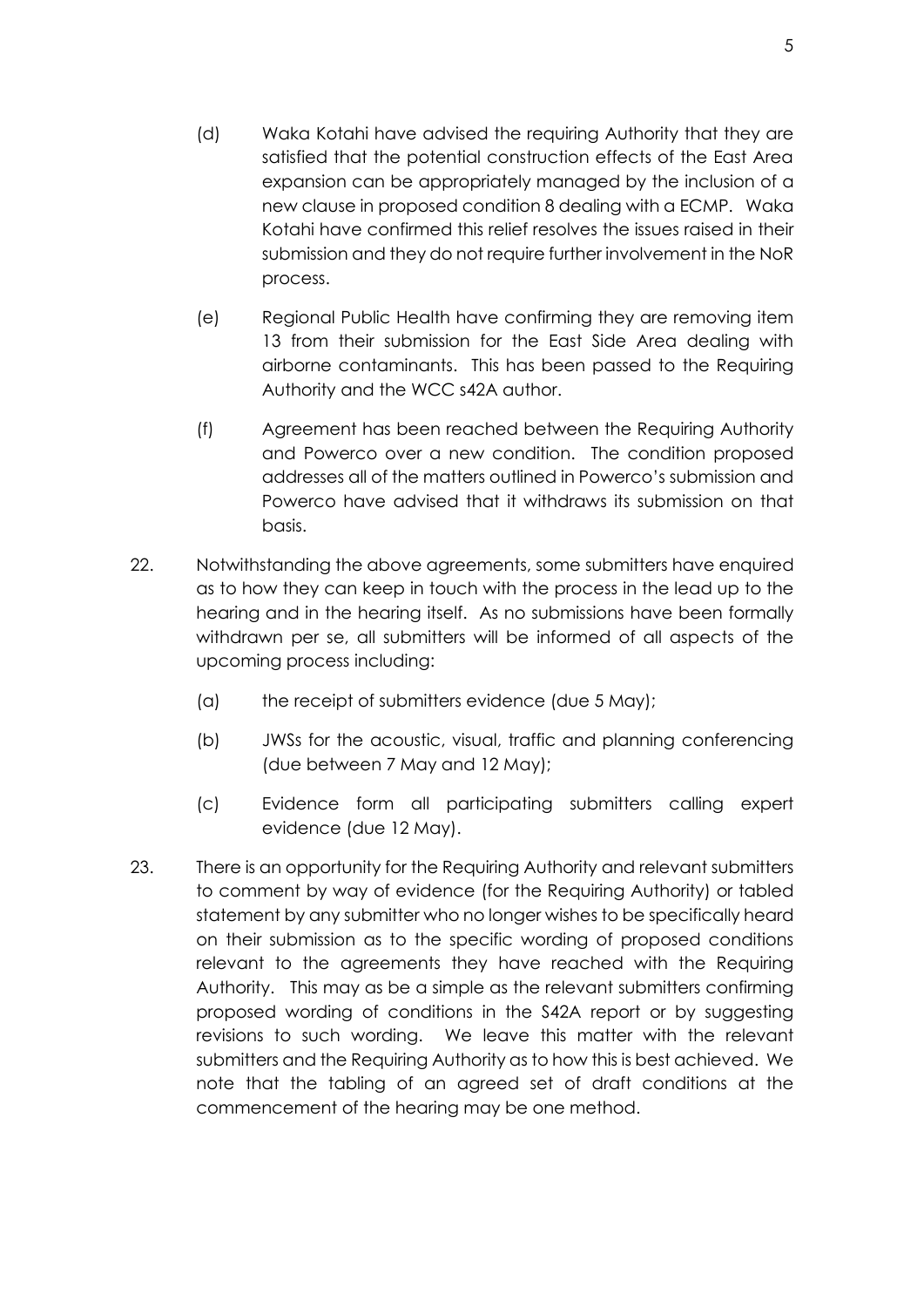#### **NEXT STEPS**

- 24. As noted above, we direct all conferencing experts to contribute to a Joint Witness Statement for their respective discipline. All JWS' should be signed and forwarded to the WCC administrator as soon as practical following the expert conferencing.
- 25. The WCC administrator can be reached at [planning.admin@wcc.govt.nz](mailto:planning.admin@wcc.govt.nz) or by ringing 04 499 4444.

**DATED** this 3rd day of May 2021

MAtkins

H A Atkins Chair - Independent Hearings Panel

For and on behalf of:

Commissioner DJ McMahon

Commissioner R O'Callaghan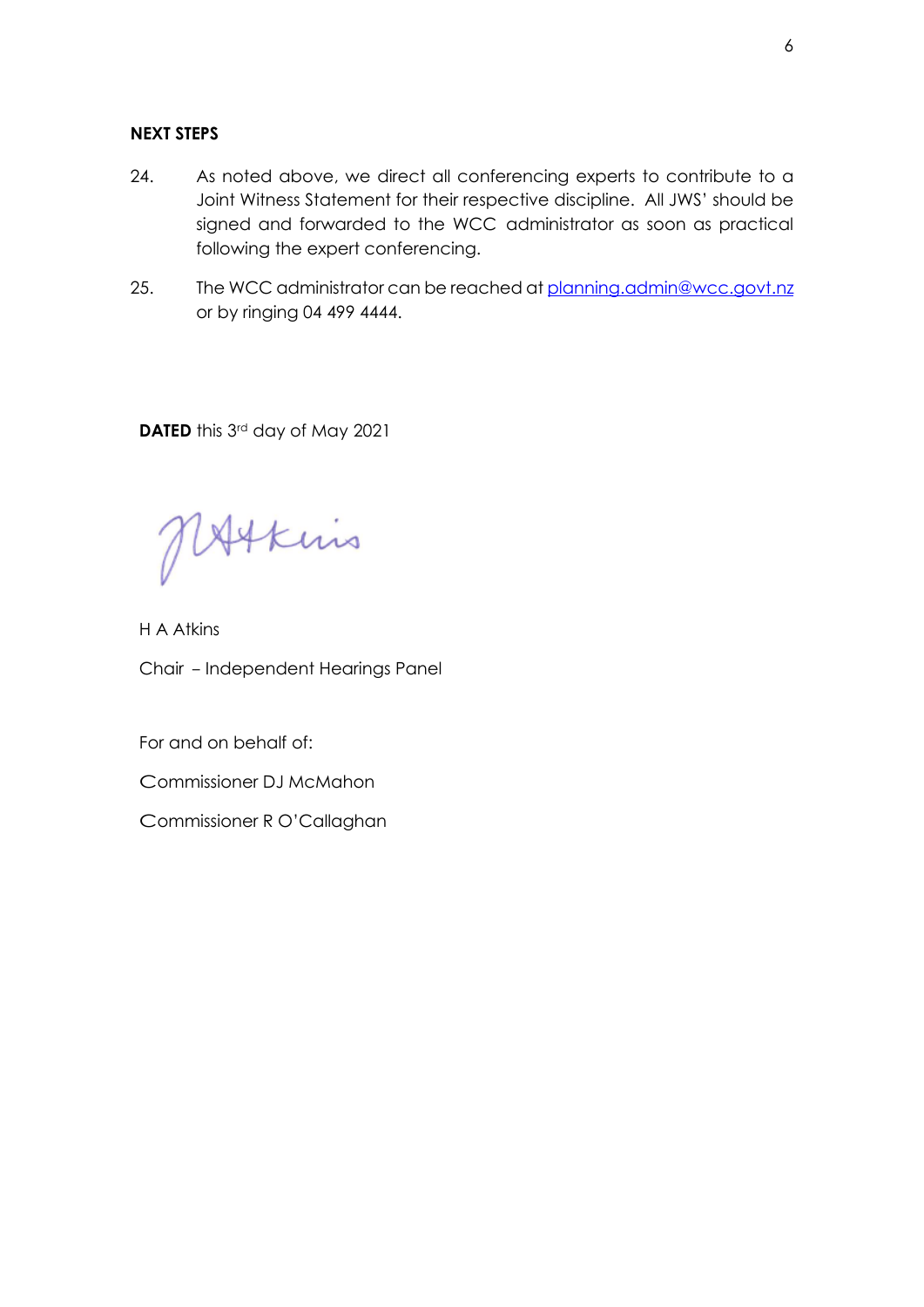#### **APPENDIX A**

## **ACOUSTIC EXPERT CONFERENCIONG**

#### **SUGGESTED THEMES / TOPICS AND QUESTIONS**

- 1. Do the experts agree with the opinion expressed in the Council noise officer's report (Council expert evidence 28 April 2021, Appendix C, section 5) that the predominant sources of noise associated with the East Side Area (ESA) designation would be:
	- a. Auxiliary power units (APUs)
	- b. Single event aircraft taxiing (between the runway and the proposed new aprons)
	- c. Construction noise.

If not, which sources set out above do experts consider will predominate, and what if any additional sources do the experts consider will also predominate?

- 2. Do the experts agree with the opinion expressed in the Council noise officer's report (section 5.1) that the assessment of effects from APUs operating in the ESA is understated in the Marshall Day Acoustics (MDA) technical assessment report (included as Appendix G to the overall NoR document)? If they do agree that this is the case, then what do they consider to be the implications of that understatement in terms of the subsequent characterisation of adverse effects in both the Council noise officer's report and the MDA report? If they do not agree that the matter is understated, then why not?
- 3. Do the experts agree that there is a sound technical basis for the opinion expressed in the Council noise officer's report (section 5.2) that, with respect to noise generated by single event aircraft taxiing, residents of sites in Raukawa Street and Bunker Street directly adjoining the boundary of the ESA should be offered a mitigation package (taking the form of both sound insulation and mechanical ventilation) at least 6 months prior to commencement of the operation of the ESA. If not, why not?
- 4. What opinions do the experts have on the significance of the potential loss of external amenity at various times of the day for residents potentially affected by the operation of the ESA (as covered in section 6 of the Council's noise officer's report)? In the event that experts consider that the loss of amenity would be significant, are they of the opinion that the recommended conditions adequately address the issue? If not, why not, and what alternatives or additions to the conditions would they propose?
- 5. What if any changes to the ESA conditions recommended in the attachment to the Council noise officer's report (Appendix A: WC